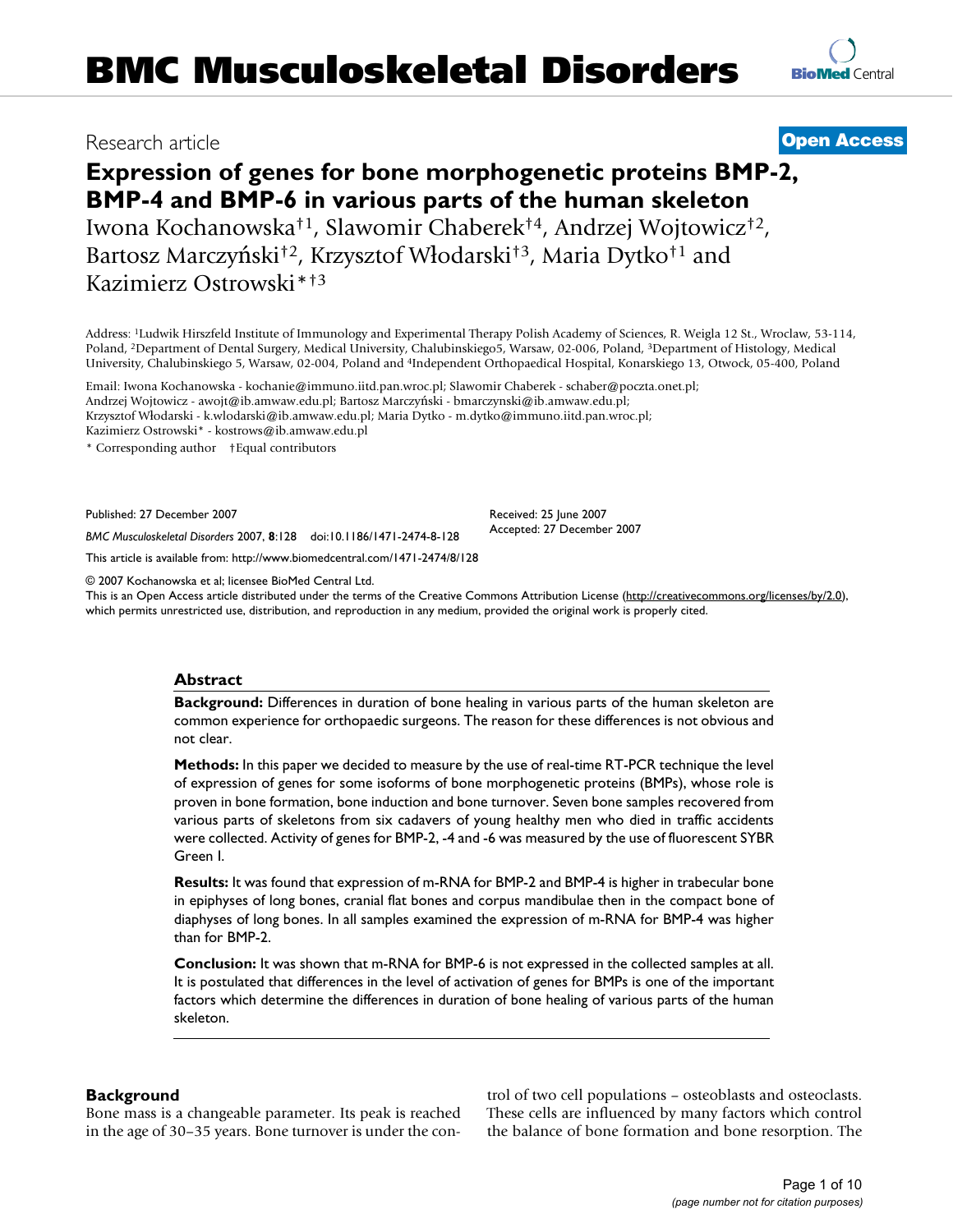same cell populations and factors are active in bone healing. Bone morphogenetic proteins (BMPs) are involved in many processes which take place in bone formation, bone induction, and bone regeneration as e.g. callus formation in the course of bone healing. The full picture of bone turnover is not completed as yet, although many factors and interactions are well described. The complexity of bone turnover involves the long list of about 200 factors influencing each other in various physiological and/or pathological situations. PTGF (platelet derived growth factor) and TGF-β (transforming growth factor – beta) together with the BMPs are the most important factors in the process of bone healing. The new research [1] data make the situation even more complex.

Differences in the dynamic of bone healing in various parts of skeleton are well documented in literature. In population of healthy people the cortical bone heals within 4–8 months, and trabecular bone in 3–6 months. The healing of cranial bones can take from several weeks to 5 years. Broken mandible heals normally during 3–4 weeks. It takes several months for healing of broken bones of pelvis. Broken humeri are healed in 3–6 months. Similar time is needed for healing of femurs. Complexity of orthopaedic situation has important influence on time of bone repair [2-7].

BMPs play very important role in bone physiology influencing bone growth, turnover, bone formation and cartilage induction [8]. Their influence is not restricted to bone tissue. BMPs regulate apoptosis in various types of tissues [9,10]. It seems that the study of some BMPs isoforms reveals unexpected and very important activities of these proteins. In one of the recent publication by the group of Vescovi it was shown that the BMP-4 elicits strongest effect in triggering a significant reduction in tumor-initiating precursors of human glioblastoma [11]. All BMPs, except BMP-1, belong to the superfamily of transforming growth factors β, forming large group of signaling molecules [10,12-15]. Their activity is related only to dimeric form. Both homodimers as well as heterodimers are active [13,16], although their biological activity differs [14]. High activity of heterodimers BMP-4–7 and BMP-2–7 was established in vitro and in vivo [13]. High osteoinductive potency was proved for heterodimers BMP-2–6 in comparison with respective homodimers [17,18]. In bone matrix BMPs are connected with collagen and are not active unless released by the action of collagenases of osteoclasts [14].

According to the literature [19] BMPs -2, -4, -6 exert high osteoinductive potential, influencing odontogenesis [10,19-21], bone regeneration and healing [13,22-27], bone formation [15,17,28-31] and heterotopic bone induction [32-34]. In tissue culture BMPs are needed for formation of osteogenic cell lines [13,32,34,35].

The aim of this paper is to show that, in spite of incomplete knowledge of the mechanisms of bone homeostasis, some important differences exist at the molecular level, which can explain the differences in the dynamic of healing of distinct parts of human skeleton. By the use of quantitative real-time RT-PCR we were able to show the differences in the level of expression of some isoforms of BMPs in various bones or their parts.

The results were confirmed by the analysis of the electrophoretic bands.

# **Methods**

*Tissue samples and total RNA isolation and quantification* Forty two biopsies of normal bone tissue taken *post mortem* from six cadavers of young healthy men who died in traffic accidents were frozen. Biopsies were taken from seven different bones. The cadavers are treated as "young healthy" after the routine serology done for all tissue bank donors. Biopsies (5–7 cm long and 2–3 cm wide) were taken from seven different bones. Bone marrow was removed from trabecular bone by the routine technique used in our bone bank. There were: cranial flat bones, corpus mandibulae, diaphysis radii, distal epiphysis radii, ala ossis ilii, diaphysis femoris and distal epiphysis femoris. Total RNA was extracted using TRIzol Reagent (GIBCO BRL) according to manufacturer's recommendations. Frozen in liquid nitrogen and physically powdered bone (200 mg) was suspended in 1 ml of TRIzol Reagent, vortexed and incubated 30 min at room temperature with continuous horizontal rotation. The RNA pellet was dissolved in 20–30 µl of sterile diethylpyrocarbonate-treated Mili-Q water and quantified spectrophotometrically at 260 nm. The quality of the extracted RNAs was verified by agarose gel electrophoresis. RNAs were stored as a water solution at -70°C. The "donors" were transported after accidents to the Dept. of Forensic Medicine and located for the night in cold compartments. The samples were collected in the morning after medico-legal section and frozen in dry ice. We never attempted the investigation on degradation of beta-actin or BMPs – mRNAs as a function of time.

### *Reverse transcription*

Single stranded complementary DNA (cDNA) was synthesized with oligo(dT)<sub>12–18</sub> primers from 5 µg of total RNA using SUPERSCRIPT First-Strand Synthesis System for RT-PCR (GIBCO BRL) accordingly to the manufacturer's instruction.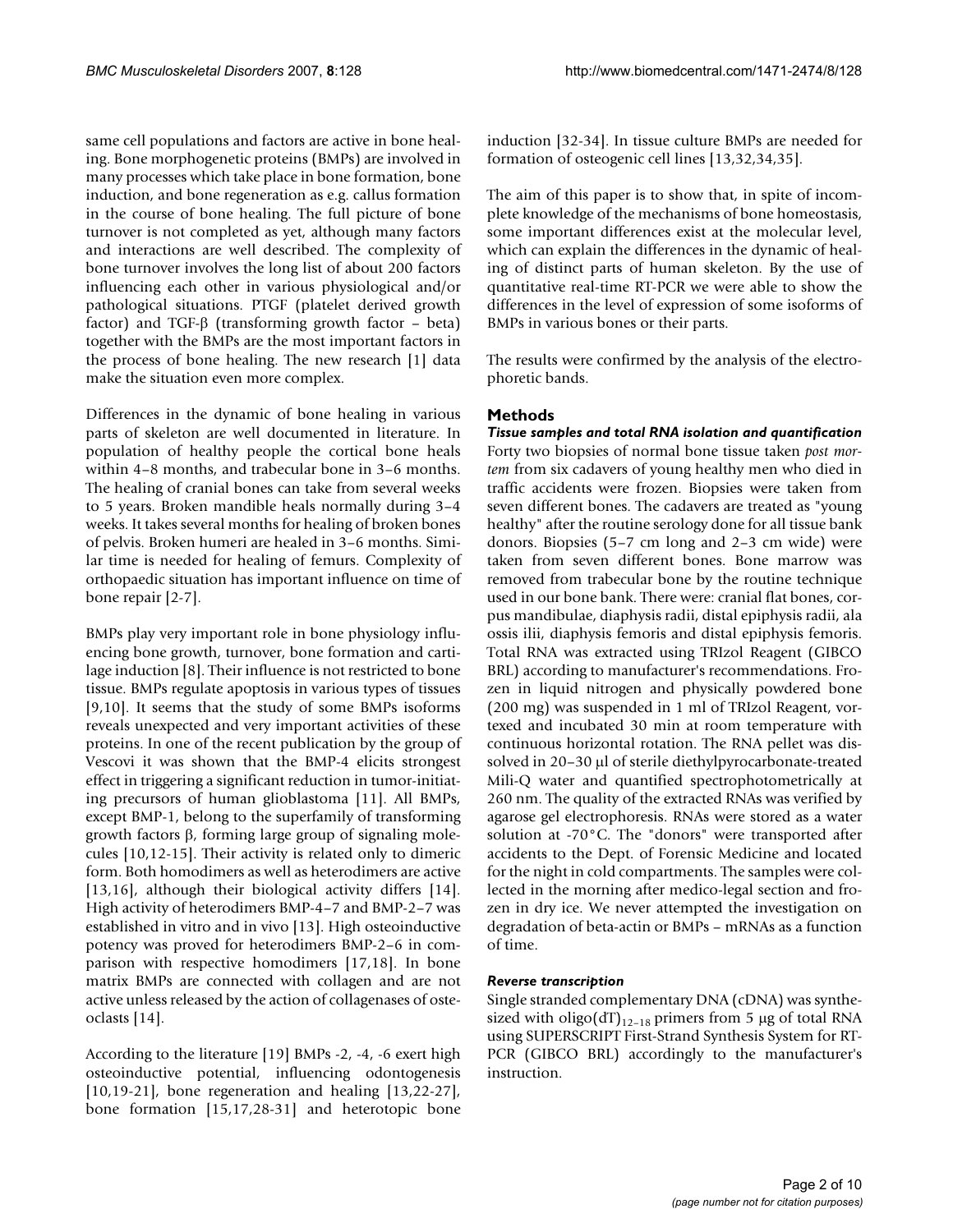#### *Quantitation of BMPs expression by real-time PCR*

Accumulation of PCR products was measured in real-time by using QuantiTect SYBR Green PCR Kit (Qiagen). The sequences of primers are listed in Table 1. Reaction was performed in DNA Engine Opticon® 2 Real-Time Detection System (MJ Research) three times for each probe starting with 10 – 15 min of preincubation at 94°C followed by 45 amplification cycles as follows: 94°C for 1 min, annealing temperature for 1 min and 72°C for 1 min. Beta-actin was used as housekeeping gene for arbitrary unit calculation for every tested gen. Additionally product identity was confirmed by electrophoresis on a 1.7% agarose (GIBCO BRL) gel and visualized by ethidium bromide (SIGMA) staining under UV light.

Statitistics: All statistical analysis was performed using the STATISTICA 5.0 software (StatSoft, Inc., STATISTICA for Windows, Tulsa, OK). We compared the analysed groups using the analysis of variance (ANOVA). Levels of statistical significance was set as  $p = 0.05$ : S-significant difference ( $p < 0.05$ ), NS – no statistical difference was found ( $p > 0.05$ )  $0,05$ ).

#### **Results**

Real-time PCR technique was very useful for detection, determination and comparison of three BMP isoforms expressions. The use of β-actin gene expression as a housekeeping gene allowed for calculation of arbitrary units and for comparison of BMP-2, BMP-4 and BMP-6 genes expression not only between them but also between different types of bones. Obtained results showed significant expression of two isoforms of these proteins – BMP-2 and BMP-4 (Figures 1 and 2, respectively). Expression of BMP-6 was not detected. Melting temperatures of amplicons demonstrate their specifity (Figure 3) and electrophoretic analysis proved identity of these products (Figures 4 and 5). This multi-analysis allowed for conclusions that there is no BMP-6 gene expression in all examined bone samples.

# **Discussion**

In this paper we demonstrated the differences in expression of m-RNA for isoforms BMP-2, BMP-4 in various parts of the human skeleton (Table 2).







These differences concerned expression of m-RNAs for genes BMP-2 and BMP-4. In the same bone sample the level of expression of m-RNAs for BMP-2 and BMP-4 differ. These differences are significant when compact bone and trabecular bone are compared.

Results of descriptive statistics (Fig 1) show that expression of m-RNA for BMP-2 is higher in ala ossis illi, and in trabecular bone of epiphyses of long bones as well as of flat bones then in corpus mandibulae and in the compact bone of diaphyses of long bones (Fig 1). The level of expression of BMP-4 is higher in trabecular bone in epiphyses of long bones, ala ossis illi and corpus mandibulae then in the compact bone of diaphyses of long bones and cranial flat bones (Fig 2).

In all examined samples the level of expression of m-RNA for BMP-4 was higher than for BMP-2 (Fig. 1 and Fig. 2).

Several repetitions of measurements by real-time RT-PCR excluded expression of mRNA for BMP-6 in analysed samples.

| mRNA    | Forward primer (5'-3')      | Reverse primer (5'-3')      | Annealing $[^{\circ}C]$ | Amplicon [bp] | Accession number | Citation |
|---------|-----------------------------|-----------------------------|-------------------------|---------------|------------------|----------|
| BMP-2   | ATGGATTCGTGGTGGAAGTG        | GTGGAGTTCAGATGATCAGC        | 58                      | 349           | NM 001200.2      | [4]      |
| BMP-4   | AGCATGTCAGGATTAGCCGA        | <b>TGGAGATGGCACTCAGTTCA</b> | 58                      | 399           | NM 130851.1      | [4]      |
| BMP-6   | CAGCCTGCAGGAAGCATGAG        | CAAAGTAAAGAACCGAGATG        | 53                      | 246           | NM 001718.2      | $[42]$   |
| B-actin | <b>GGGTCAGAAGGATTCCTATG</b> | GGTCTCAAACATGATCTGGG        | 58                      | 237           | NM 001101.2      | [43]     |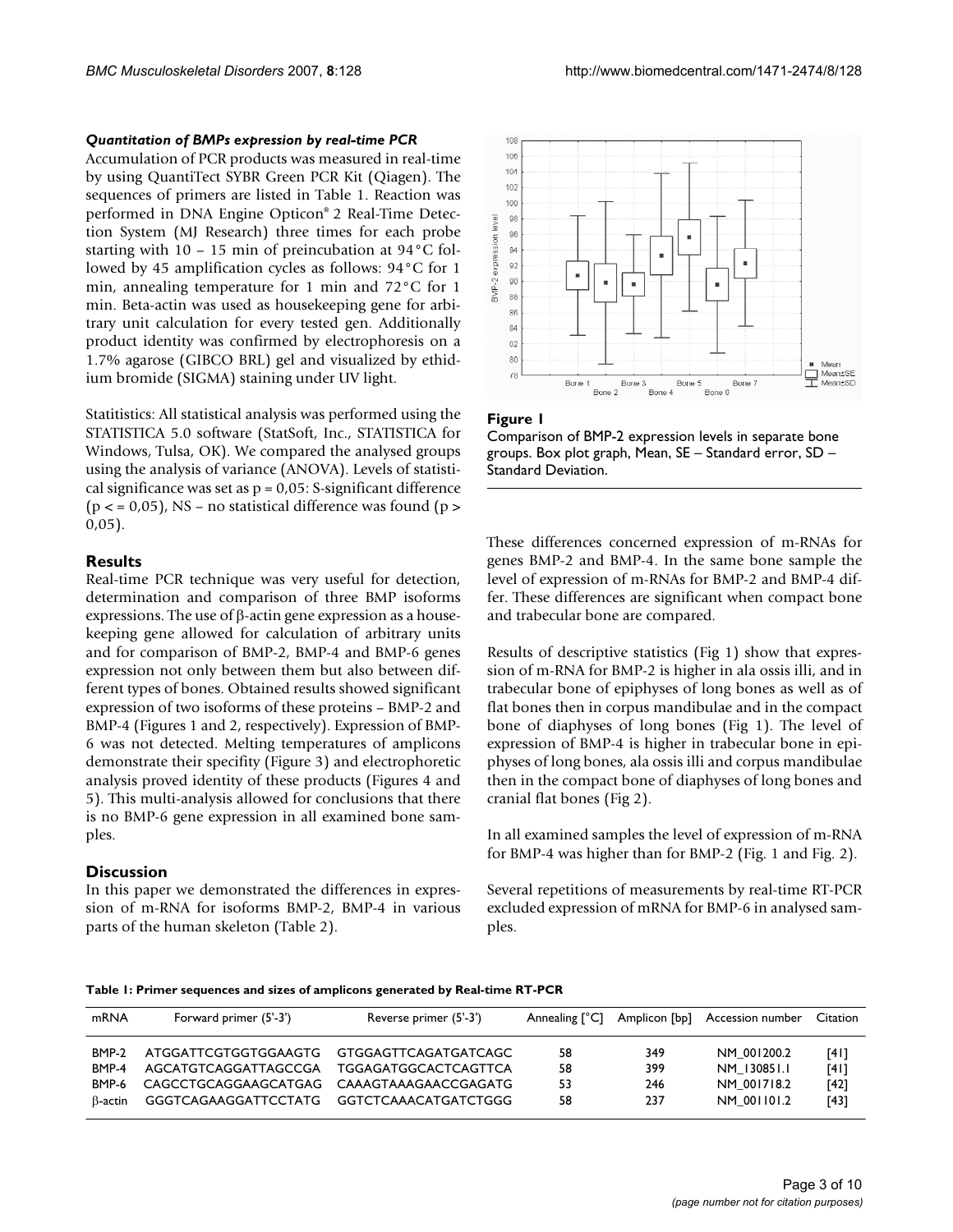



Comparison of BMP-4 expression levels in separate bone groups. Box plot graph, Mean, SE – Standard error, SD – Standard Deviation.

Our results differ from the ones which were published by the Thailand group [36]. We are not fully convinced by their results. They used the semiquantitative technique of RT-PCR and the measurements were based on the intensity of fluorescence of the agarose gels standardized against cDNA for control gene for GAPDH (glyceraldehyde-3-phosphate dehydrogenase). Their samples were taken from patients in the course of surgery and it is difficult to call them "normal control samples". In the healing bones after fracture, activation of BMP-6 gene is expected. Literature data [28,37,38] allow us to assume, that the lack of m-RNA for BMP-6 in all our samples was compensated by activity of BMP-2 [28]. Because of the high osteogenic activity of homodimers BMP-2/BMP-2 and BMP-4/ BMP-4 and of high probability of formation of heterodimers BMP-2/BMP-4, the lack of BMP-6 can be explained by the substitution by homodimers BMP-2/ BMP-4. The additional argument for our reasoning is the high identity in sequence of proteins BMP-2 and BMP-4 reaching 92% [10,13,39,40]. Both belong to the same subclass, in contrast to BMP-6, which is the member of different subfamily.

# **Conclusion**

The analysis of various parts of skeleton of six healthy men who died in traffic accidents showed several differences in expression of some BMPs- isoforms as measured by real-time RT-PCR spectrometry:

1. Various bones forming the skeleton differ in the level of expression of BMP-2 and BMP-4 isoforms.

2. Significant differences were found in expression of BMP-2 between cranial flat bones and ala ossis ilii, corpus mandibulae and ala ossis ilii, diaphysis radii and ala ossis ilii, diaphysis femoris and distal epiphysis femoris (Table 3, Figure 1)

3. Significant differences were found in expression of BMP-4 between cranial flat bones and ala ossis ilii, cranial flat bones and distal epiphysis radii, corpus mandibulae and distal epiphysis radii, diaphysis and distal epiphysis radii, diaphysis radii and ala ossis ilii, diaphysis radii and ala ossis ilii, distal epiphysis radii and ala ossis ilii, distal epiphysis radii and diaphysis femoris, ala ossis ilii and diaphysis femoris, diaphysis and distal epiphysis femoris. (Table 4, Figure 2).

4. Significant differences exist in the mean values of the levels of expression of BMP-2 when compared with the level of BMP-4 between the following parts of skeletons: diaphysis radii, distal epiphysis radii, ala ossis ilii, and distal epiphysis femoris (Table 5).

5. In all other measured parts of skeleton the levels of expression of the two isoforms of BMP were similar and did not differ significantly.

6. The expression of BMP-6 isoform was not found in all examined samples.

The obtained results might help to understand the differences in the speed of healing of various parts of the skeleton. We have started the measurements of samples of callus obtained in the course of surgical revisions of slow healing bone fractures.

The obtained results might also have some value for the bone banks where the level of expression of BMPs could change after single steps of bone preservation as freezing, liophilisation, radiation sterilization etc. The expected role of bone implants prepared in bone banks is the promotion of bone healing by two processes – conduction and induction.

The process of bone induction in human orthopaedic practice is not well documented.

Some bone banks try to promote this ability by adding synthetic recombined BMPs to bone implants, sometimes with the addition of hydroxyapatite. This is why the knowledge of bioinductive properties of single parts of skeleton is important.

### **Competing interests**

The author(s) declare that they have no competing interests.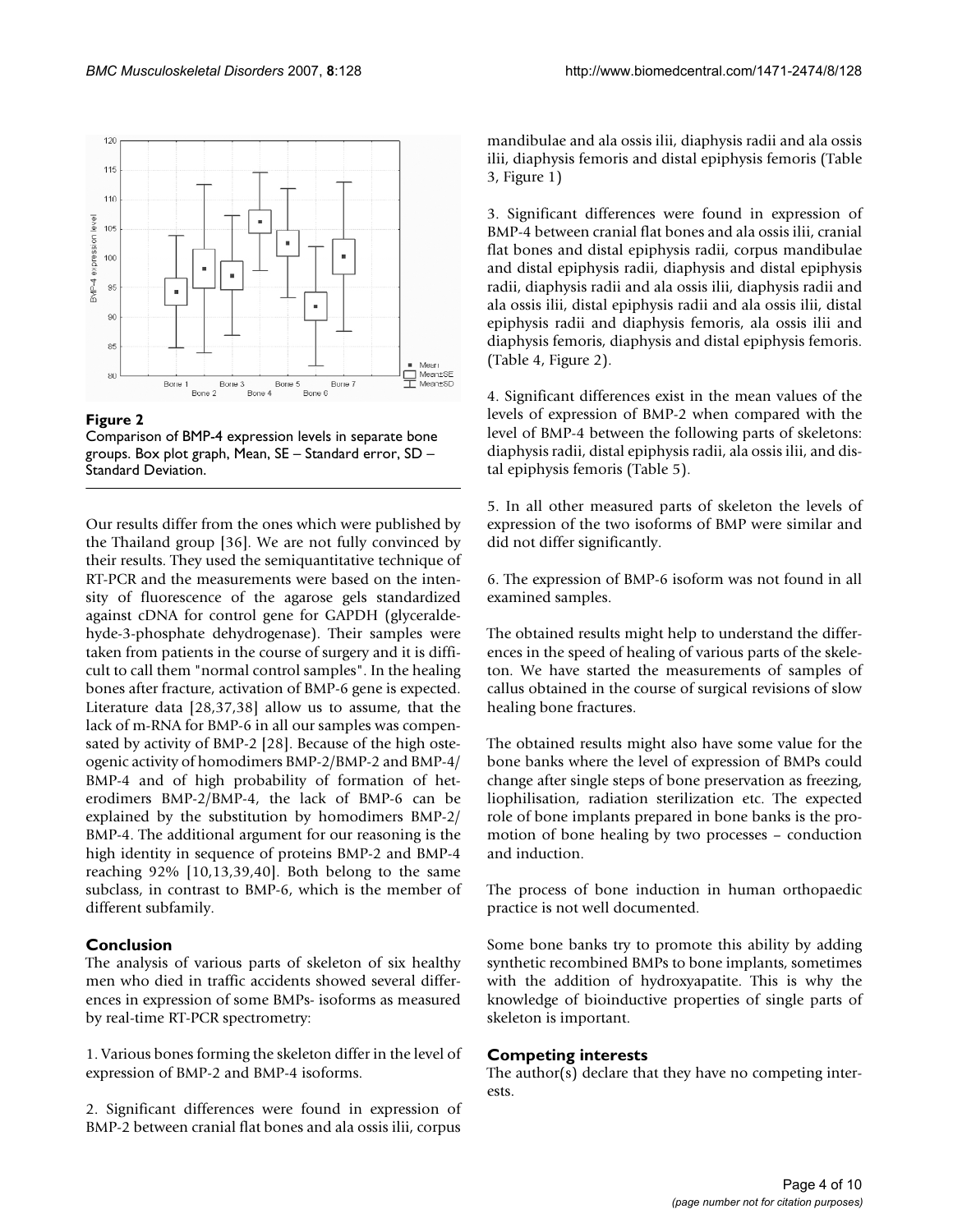

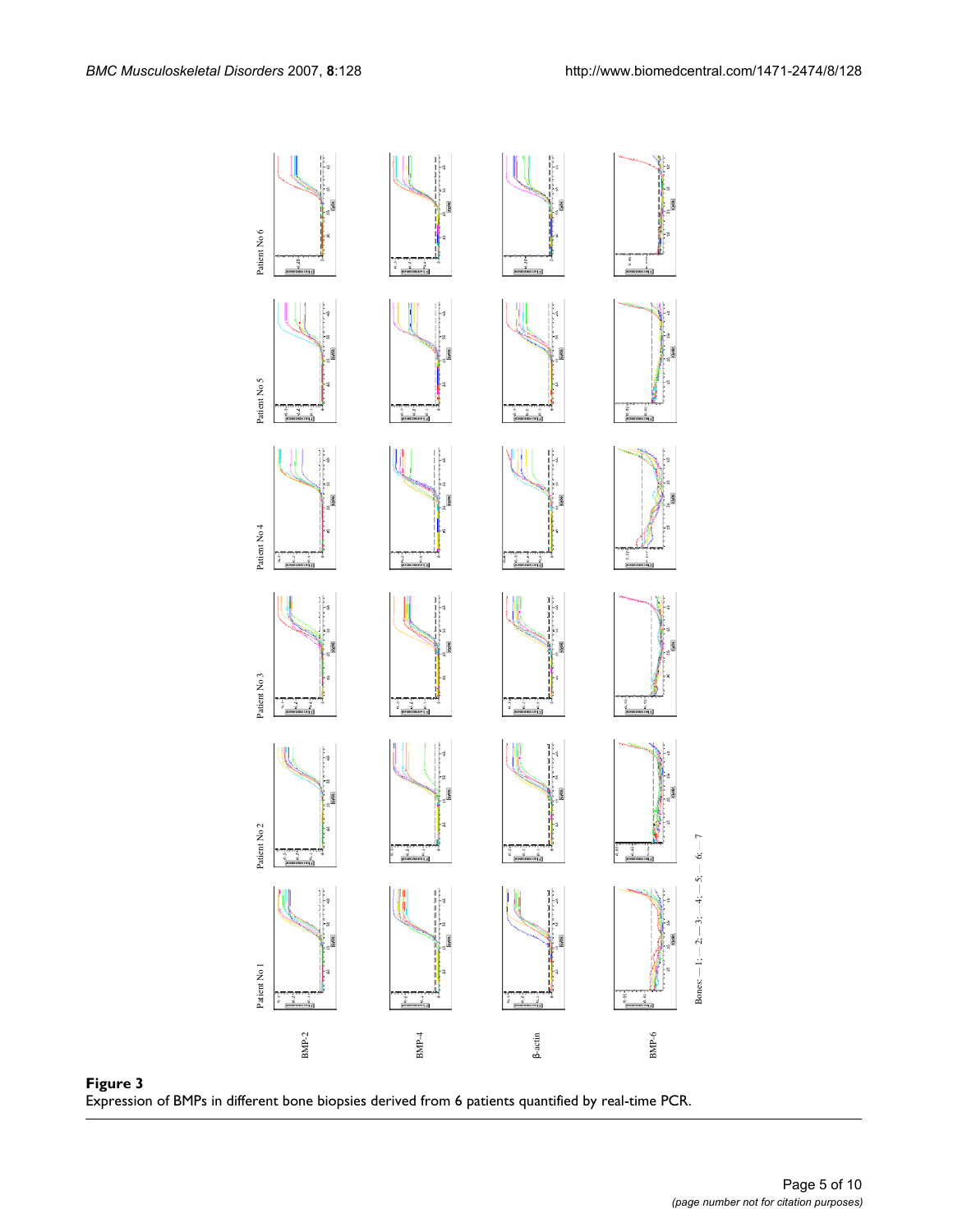



Bones:

 $-1; -2; -3; -4;$ 

 $-5; -6;$ 

— 7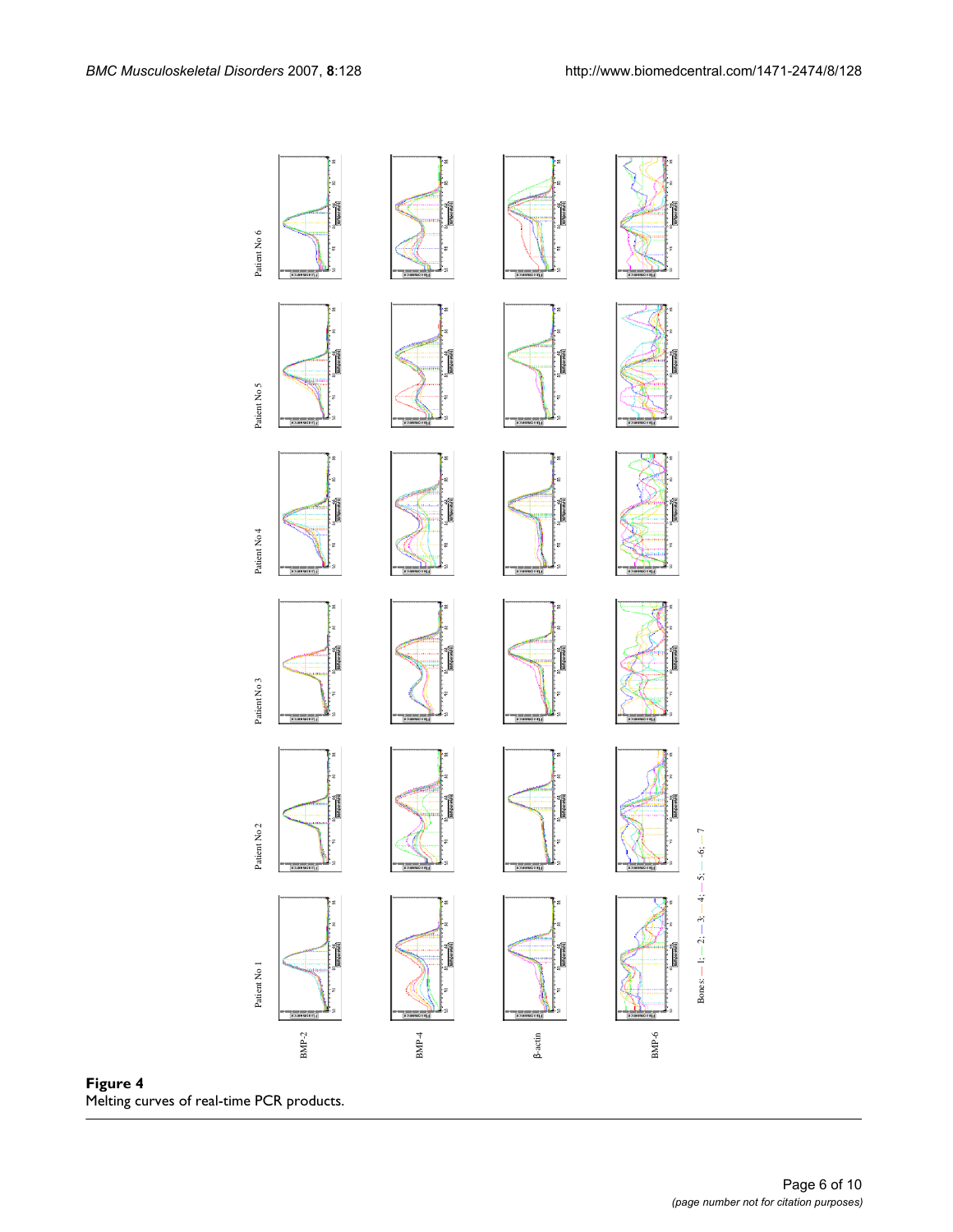

Figure 5<br>Electrophoretic analysis of real-time PCR products.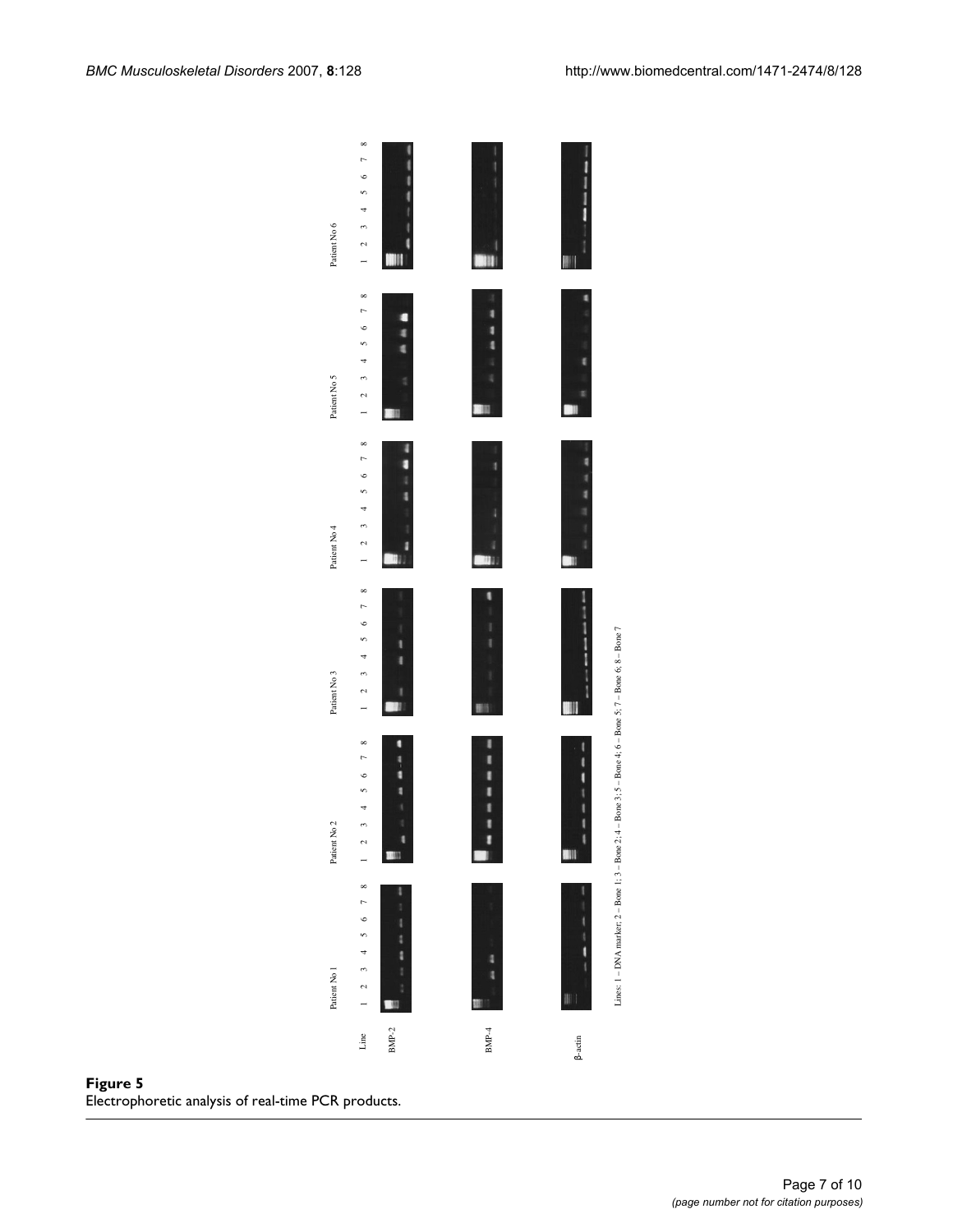#### **Table 2: The number and codes of examined skeletal bone samples**

| Group Name               | Group Code |           | N         |
|--------------------------|------------|-----------|-----------|
|                          |            | $BMP - 2$ | $BMP - 4$ |
| Cranial flat bones       | Bone I     | 18        | 18        |
| Corpus mandibulae        | Bone 2     | 18        | 18        |
| Diaphysis radii          | Bone 3     | 18        | 18        |
| Distal epiphysis radii   | Bone 4     | 18        | 18        |
| Ala ossis ilii           | Bone 5     | 18        | 18        |
| Diaphysis femoris        | Bone 6     | 18        | 18        |
| Distal epiphysis femoris | Bone 7     | 18        | 18        |

**Table 3: Evaluation of significant differences between mean levels of BMP-2 expression in all examined bones. S – significant difference (p < = 0,05); NS – no statistical difference was found (p > 0,05)**

|        | Bone      | Bone 2         | Bone 3                   | Bone 4                   | Bone 5                   | Bone 6                   | Bone 7         |
|--------|-----------|----------------|--------------------------|--------------------------|--------------------------|--------------------------|----------------|
| Bone I |           | <b>NS</b>      | <b>NS</b>                | <b>NS</b>                |                          | <b>NS</b>                | <b>NS</b>      |
| Bone 2 | NS        | $\blacksquare$ | <b>NS</b>                | <b>NS</b>                |                          | <b>NS</b>                | <b>NS</b>      |
| Bone 3 | NS        | <b>NS</b>      | $\overline{\phantom{a}}$ | <b>NS</b>                |                          | <b>NS</b>                | <b>NS</b>      |
| Bone 4 | <b>NS</b> | <b>NS</b>      | <b>NS</b>                | $\overline{\phantom{0}}$ | <b>NS</b>                | <b>NS</b>                | <b>NS</b>      |
| Bone 5 | s         |                | S                        | <b>NS</b>                | $\overline{\phantom{0}}$ | s                        | <b>NS</b>      |
| Bone 6 | NS        | <b>NS</b>      | <b>NS</b>                | <b>NS</b>                |                          | $\overline{\phantom{0}}$ | <b>NS</b>      |
| Bone 7 | NS        | <b>NS</b>      | <b>NS</b>                | <b>NS</b>                | <b>NS</b>                | <b>NS</b>                | $\blacksquare$ |

**Table 4: Evaluation of significant differences between mean levels of BMP-4 expression in all examined bones. S – significant difference (p < = 0,05); NS – no statistical difference was found (p > 0,05)**

|        | Bone I    | Bone 2                   | Bone 3                   | Bone 4    | Bone 5                   | Bone 6    | Bone 7    |
|--------|-----------|--------------------------|--------------------------|-----------|--------------------------|-----------|-----------|
| Bone   |           | <b>NS</b>                | <b>NS</b>                |           |                          | <b>NS</b> | <b>NS</b> |
| Bone 2 | <b>NS</b> | $\overline{\phantom{a}}$ | <b>NS</b>                | د         | <b>NS</b>                | <b>NS</b> | <b>NS</b> |
| Bone 3 | <b>NS</b> | <b>NS</b>                | $\overline{\phantom{a}}$ |           |                          | <b>NS</b> | <b>NS</b> |
| Bone 4 |           |                          |                          |           |                          | -3        | <b>NS</b> |
| Bone 5 |           | <b>NS</b>                |                          |           | $\overline{\phantom{0}}$ |           | <b>NS</b> |
| Bone 6 | NS.       | NS.                      | <b>NS</b>                |           |                          |           | S         |
| Bone 7 | NS.       | <b>NS</b>                | <b>NS</b>                | <b>NS</b> | <b>NS</b>                |           |           |

**Table 5: The results of the comparison by the Analysis of Variance (ANOVA) (p = 0,05) of the mean levels of expression of BMP-2 and**  the levels of BMP-4 in the groups of examined bones. S – significant difference (p < = 0,05); NS – no statistical difference was found (p > **0,05)**

|               |           | Mean BMP-2 | Mean BMP-4      | Std. Dev. BMP-2 | Std. Dev. BMP-4 | Valid N BMP-2 | Valid N BMP-4 |         | Þ      |
|---------------|-----------|------------|-----------------|-----------------|-----------------|---------------|---------------|---------|--------|
| Bone I        | NS        | 90.7208    | 94.3128         | 7.6504          | 9.4994          | 18            | 18            | .5610   | 0.2200 |
| Bone 2        | <b>NS</b> | 89,7981    | 98,2081         | 10.4187         | 14.2636         | 18            | 18            | 4.0804  | 0.0513 |
| <u>Bone 3</u> | <u>s</u>  | 89,6294    | 97,0668         | 6,2952          | 10,1941         | <u>18</u>     | <u>18</u>     | 6,9357  | 0,0126 |
| Bone 4        | S         | 93.3007    | 106.2281        | 10,4861         | 8.3981          | <u>18</u>     | 18            | 16.6666 | 0.0002 |
| Bone 5        | <u>s</u>  | 95,6507    | <u>102,5552</u> | 9,4378          | 9,2962          | <u> 18</u>    | <u>18</u>     | 4,8896  | 0,0338 |
| Bone 6        | <b>NS</b> | 89.5953    | 91.8471         | 8.7169          | 10.1045         | 18            | 18            | 0.5124  | 0.4789 |
| Bone 7        | <u>s</u>  | 92,2981    | 100,2836        | 8,0808          | 12,6990         | <u>18</u>     | <u>18</u>     | 5,0663  | 0,0309 |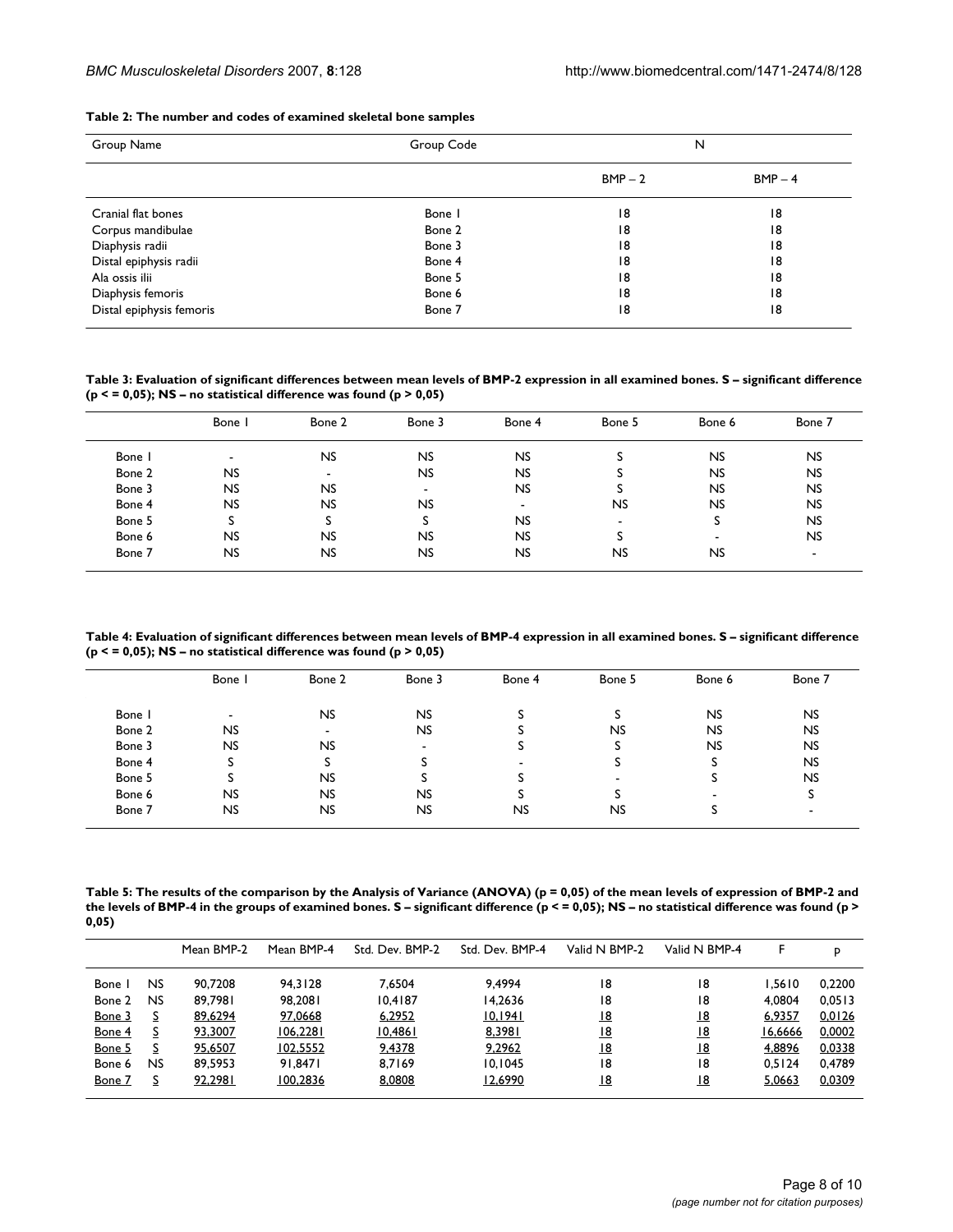#### **Authors' contributions**

All authors contributed equally to this work

#### **References**

- Lee NK, Sowa H, Hinoi E, Ferron M, Ahn JD, Confavreux C, Dacquin R, Mee PJ, McKee MD, Jung DY, Zhang Z, Kim JK, Mauvais-Jarvis F, Ducy P, Karsenty G: **[Endocrine regulation of energy metabo](http://www.ncbi.nlm.nih.gov/entrez/query.fcgi?cmd=Retrieve&db=PubMed&dopt=Abstract&list_uids=17693256)[lism by skeleton.](http://www.ncbi.nlm.nih.gov/entrez/query.fcgi?cmd=Retrieve&db=PubMed&dopt=Abstract&list_uids=17693256)** *Cell* **130(3):**456-69. 2007, Aug 10,
- 2. Smirniotopoulos JG: **Radiologic-Pathologic Correlation.** *CNS Trauma* [[http://rad.usuhs.mil\]](http://rad.usuhs.mil).
- 3. Peltier J, Ryan MW, Quinn FB: **Mandible Fractures.** *UTMB Magazine* [[http://www.utmb.edu\]](http://www.utmb.edu). May 26, 2004
- 4. Dee R, Hurst LC, Gruber MA, Kottmeier SA: *Principles of Orthopaedic Practice* New York: McGraw-Hill; 1997.
- 5. Brenneman FD, Katyal D, Boulanger BR, Tile M, Redelmeier DA: **[Long-term outcomes in open pelvic fractures.](http://www.ncbi.nlm.nih.gov/entrez/query.fcgi?cmd=Retrieve&db=PubMed&dopt=Abstract&list_uids=9191654)** *The Journal of Trauma* 1997, **42(5):**773-7.
- 6. Korovessis P, Baikousis A, Stamatakis M, Katonis P: **[Medium- and](http://www.ncbi.nlm.nih.gov/entrez/query.fcgi?cmd=Retrieve&db=PubMed&dopt=Abstract&list_uids=11103960) [long-term results of open reduction and internal fixation for](http://www.ncbi.nlm.nih.gov/entrez/query.fcgi?cmd=Retrieve&db=PubMed&dopt=Abstract&list_uids=11103960) [unstable pelvic ring fractures.](http://www.ncbi.nlm.nih.gov/entrez/query.fcgi?cmd=Retrieve&db=PubMed&dopt=Abstract&list_uids=11103960)** *Orthopedics* 2000, **23(11):**1165-71.
- 7. Malavaud B, Mouzin M, Tricoire JL, Gamé X, Rischmann P, Sarramon JP, Puget J: **[Evaluation of male sexual function after pelvic](http://www.ncbi.nlm.nih.gov/entrez/query.fcgi?cmd=Retrieve&db=PubMed&dopt=Abstract&list_uids=10840088) [trauma by the International Index of Erectile Function.](http://www.ncbi.nlm.nih.gov/entrez/query.fcgi?cmd=Retrieve&db=PubMed&dopt=Abstract&list_uids=10840088)** *Urology* 2000, **55(6):**842-6.
- 8. Chen D, Zhao M, Mundy GR: **[Bone morphogenetic proteins.](http://www.ncbi.nlm.nih.gov/entrez/query.fcgi?cmd=Retrieve&db=PubMed&dopt=Abstract&list_uids=15621726)** *Growth Factors* 2004, **22(4):**233-241.
- 9. Reddi AH: **[Interplay between bone morphogenetic proteins](http://www.ncbi.nlm.nih.gov/entrez/query.fcgi?cmd=Retrieve&db=PubMed&dopt=Abstract&list_uids=11178121) [and cognate binding proteins in bone and cartilage develop](http://www.ncbi.nlm.nih.gov/entrez/query.fcgi?cmd=Retrieve&db=PubMed&dopt=Abstract&list_uids=11178121)[ment: noggin, chordin and DAN.](http://www.ncbi.nlm.nih.gov/entrez/query.fcgi?cmd=Retrieve&db=PubMed&dopt=Abstract&list_uids=11178121)** *Arthritis Research* 2001, **3:**1-5.
- 10. Botchkarev VA: **Bone morphogenetic proteins and their antagonists in skin and hair follicle biology.** *Progress in Dermatology* 2003, **120:**36-47.
- 11. Piccirillo SG, Reynolds BA, Zanetti N, Lamorte G, Binda E, Broggi G, Brem H, Olivi A, Dimeco F, And Vescovi AL: **[Bone morphogenetic](http://www.ncbi.nlm.nih.gov/entrez/query.fcgi?cmd=Retrieve&db=PubMed&dopt=Abstract&list_uids=17151667) [proteions inhibit the tumorogenic potential of human brain](http://www.ncbi.nlm.nih.gov/entrez/query.fcgi?cmd=Retrieve&db=PubMed&dopt=Abstract&list_uids=17151667) [tumor-initiating cell.](http://www.ncbi.nlm.nih.gov/entrez/query.fcgi?cmd=Retrieve&db=PubMed&dopt=Abstract&list_uids=17151667)** *NATURE* 2006, **444:**761-765.
- 12. Dimitriou R, Giannoudis PV: **Discovery and development of BMPs.** *Injury* 2005, **36S:**S28-S33.
- 13. Sakou T: **[Bone morphogenetic proteins: from basic studies to](http://www.ncbi.nlm.nih.gov/entrez/query.fcgi?cmd=Retrieve&db=PubMed&dopt=Abstract&list_uids=9626397) [clinical approaches.](http://www.ncbi.nlm.nih.gov/entrez/query.fcgi?cmd=Retrieve&db=PubMed&dopt=Abstract&list_uids=9626397)** *Bone* 1998, **22(6):**591-603.
- Sykaras N, Opperman LA: [Bone morphogenetic proteins](http://www.ncbi.nlm.nih.gov/entrez/query.fcgi?cmd=Retrieve&db=PubMed&dopt=Abstract&list_uids=12930129) **[\(BMPs\): how do they function and what can they offer the cli](http://www.ncbi.nlm.nih.gov/entrez/query.fcgi?cmd=Retrieve&db=PubMed&dopt=Abstract&list_uids=12930129)[nician?](http://www.ncbi.nlm.nih.gov/entrez/query.fcgi?cmd=Retrieve&db=PubMed&dopt=Abstract&list_uids=12930129)** *Journal of Oral Science* 2003, **45(2):**57-73.
- 15. Wan M, Cao X: **BMP signaling in skeletal development.** *Biochemical and Biophysical Research Communications* 2005, **328:**651-657.
- 16. Subach BR, Haid RW, Rodts GE, Kaiser MG: **Bone morphogenetic protein in spinal fusion: overview and clinical update.** *Neurosurg Focus* 2001, **10(4):**Article 3.
- 17. Kugimiya F, Kawaguchi H, Kamekura S, Chikuda H, Ohba S, Yano F, Ogata N, Katagiri T, Harada Y, Azuma Y, Nakamura K, Chung U-il: **[Involvement of endogenous bone morphogenetic protein](http://www.ncbi.nlm.nih.gov/entrez/query.fcgi?cmd=Retrieve&db=PubMed&dopt=Abstract&list_uids=16109715) [BMP2 and BMP6 in bone formation.](http://www.ncbi.nlm.nih.gov/entrez/query.fcgi?cmd=Retrieve&db=PubMed&dopt=Abstract&list_uids=16109715)** *J Biol Chem* 2005, **280(42):**35704-35712.
- 18. Westerhuis RJ, van Bezooijen RL, Kloen P: Use of bone morpho-<br>genetic proteins in traumatology. *Injury* 2005, **[genetic proteins in traumatology.](http://www.ncbi.nlm.nih.gov/entrez/query.fcgi?cmd=Retrieve&db=PubMed&dopt=Abstract&list_uids=16125704)** *Injury* 2005, **36(12):**1405-1412.
- 19. Nakashima M, Reddi AH: **[The application of bone morphoge](http://www.ncbi.nlm.nih.gov/entrez/query.fcgi?cmd=Retrieve&db=PubMed&dopt=Abstract&list_uids=12949568)[netic proteins to dental tissue engineering.](http://www.ncbi.nlm.nih.gov/entrez/query.fcgi?cmd=Retrieve&db=PubMed&dopt=Abstract&list_uids=12949568)** *Nature Biotechnology* 2003, **21(9):**1025-1032.
- 20. Iohara K, Nakashima M, Ito M, Ishikawa M, Nakasima A, Akamine A: **[Dentin regeneration by dental pulp stem cell therapy with](http://www.ncbi.nlm.nih.gov/entrez/query.fcgi?cmd=Retrieve&db=PubMed&dopt=Abstract&list_uids=15271965) [recombinant human bone morphogenetic protein 2.](http://www.ncbi.nlm.nih.gov/entrez/query.fcgi?cmd=Retrieve&db=PubMed&dopt=Abstract&list_uids=15271965)** *J Dent Res* 2004, **83(8):**590-595.
- 21. Yamashiro T, Tummers M, Thesleff I: **[Expression of bone mor](http://www.ncbi.nlm.nih.gov/entrez/query.fcgi?cmd=Retrieve&db=PubMed&dopt=Abstract&list_uids=12598544)[phogenetic proteins and Msx genes during root formation.](http://www.ncbi.nlm.nih.gov/entrez/query.fcgi?cmd=Retrieve&db=PubMed&dopt=Abstract&list_uids=12598544)** *J Dent Res* 2003, **82(3):**172-176.
- 22. Yazawa M, Kishi K, Nakajima H, Nakajima T: **[Expression of bone](http://www.ncbi.nlm.nih.gov/entrez/query.fcgi?cmd=Retrieve&db=PubMed&dopt=Abstract&list_uids=12730838) [morphogenetic proteins during madibular distraction osteo](http://www.ncbi.nlm.nih.gov/entrez/query.fcgi?cmd=Retrieve&db=PubMed&dopt=Abstract&list_uids=12730838)[genesis in rabbits.](http://www.ncbi.nlm.nih.gov/entrez/query.fcgi?cmd=Retrieve&db=PubMed&dopt=Abstract&list_uids=12730838)** *J Oral Maxillofac Surg* 2003, **61:**587-592.
- 23. Farhadieh RD, Gianoutsos MP, Yu Y, Walsh WR: **[The role of bone](http://www.ncbi.nlm.nih.gov/entrez/query.fcgi?cmd=Retrieve&db=PubMed&dopt=Abstract&list_uids=15346005) morphogenetic proteins BMP-2 and BMP-4 and their related [postreceptor signaling system \(Smads\) in distraction osteo](http://www.ncbi.nlm.nih.gov/entrez/query.fcgi?cmd=Retrieve&db=PubMed&dopt=Abstract&list_uids=15346005)[genesis of the mandible.](http://www.ncbi.nlm.nih.gov/entrez/query.fcgi?cmd=Retrieve&db=PubMed&dopt=Abstract&list_uids=15346005)** *J Craniofac Surg* 2004, **15(5):**714-718.
- 24. Rauch F, Lauzier D, Croteau S, Travers R, Glorieux FH, Hamdy R: **Temporal and spatial expression of the bone morphogenetic [protein-2, -4, and -7 during distraction osteogenesis in rab](http://www.ncbi.nlm.nih.gov/entrez/query.fcgi?cmd=Retrieve&db=PubMed&dopt=Abstract&list_uids=10962359)[bits.](http://www.ncbi.nlm.nih.gov/entrez/query.fcgi?cmd=Retrieve&db=PubMed&dopt=Abstract&list_uids=10962359)** *Bone* 2000, **27(3):**453-459.
- 25. Shen H-C, Peng H, Usas A, Gearhart B, Fu FH, Huard J: **[Structural](http://www.ncbi.nlm.nih.gov/entrez/query.fcgi?cmd=Retrieve&db=PubMed&dopt=Abstract&list_uids=15352071) [and functional healing of critical-size segmental bone defects](http://www.ncbi.nlm.nih.gov/entrez/query.fcgi?cmd=Retrieve&db=PubMed&dopt=Abstract&list_uids=15352071) [by transduced muscle-derived cells expressing BMP-4.](http://www.ncbi.nlm.nih.gov/entrez/query.fcgi?cmd=Retrieve&db=PubMed&dopt=Abstract&list_uids=15352071)** *J Gene Med* 2004, **6:**984-991.
- Peng H, Wright V, Usas A, Gearhart B, Shen H-C, Cummins J, Huard J: **[Synergistic enhancement of bone formation and healing by](http://www.ncbi.nlm.nih.gov/entrez/query.fcgi?cmd=Retrieve&db=PubMed&dopt=Abstract&list_uids=12235106) [stem cell-expressed VEGF and bone morphogenetic pro](http://www.ncbi.nlm.nih.gov/entrez/query.fcgi?cmd=Retrieve&db=PubMed&dopt=Abstract&list_uids=12235106)[tein-4.](http://www.ncbi.nlm.nih.gov/entrez/query.fcgi?cmd=Retrieve&db=PubMed&dopt=Abstract&list_uids=12235106)** *J Clin Invest* 2002, **110:**751-759.
- 27. Sato M, Ochi T, Nakase T, Hirota S, Kitamura Y, Nomura S, Yasui N: **Mechanical tension-stress induces expression of bone mor[phogenetic protein BMP-2 and BMP-4, but not BMP-6, BMP-](http://www.ncbi.nlm.nih.gov/entrez/query.fcgi?cmd=Retrieve&db=PubMed&dopt=Abstract&list_uids=10404008)[7, and GDF-5 mRNA, during distraction osteogenesis.](http://www.ncbi.nlm.nih.gov/entrez/query.fcgi?cmd=Retrieve&db=PubMed&dopt=Abstract&list_uids=10404008)** *J Bone Miner Res* 1999, **14(7):**1084-1095.
- 28. Cao X, Chen D: **[The BMP signaling and in vivo bone forma](http://www.ncbi.nlm.nih.gov/entrez/query.fcgi?cmd=Retrieve&db=PubMed&dopt=Abstract&list_uids=16125875)[tion.](http://www.ncbi.nlm.nih.gov/entrez/query.fcgi?cmd=Retrieve&db=PubMed&dopt=Abstract&list_uids=16125875)** *Gene* 2005, **357:**1-8.
- 29. Varga AC, Wrana JL: **[The disparate role of BMP in stem cell](http://www.ncbi.nlm.nih.gov/entrez/query.fcgi?cmd=Retrieve&db=PubMed&dopt=Abstract&list_uids=16123804) [biology.](http://www.ncbi.nlm.nih.gov/entrez/query.fcgi?cmd=Retrieve&db=PubMed&dopt=Abstract&list_uids=16123804)** *Oncogene* 2005, **24:**5713-5721.
- 30. Ebisawa T, Tada K, Kitajima I, Tojo K, Sampath TK, Kawabata M, Miyazono K, Imamura T: **[Characterization of bone morphoge](http://www.ncbi.nlm.nih.gov/entrez/query.fcgi?cmd=Retrieve&db=PubMed&dopt=Abstract&list_uids=10504300)[netic protein-6 signaling pathways in osteoblast differentia](http://www.ncbi.nlm.nih.gov/entrez/query.fcgi?cmd=Retrieve&db=PubMed&dopt=Abstract&list_uids=10504300)[tion.](http://www.ncbi.nlm.nih.gov/entrez/query.fcgi?cmd=Retrieve&db=PubMed&dopt=Abstract&list_uids=10504300)** *J Cell Sci* 1999, **112:**3519-3527.
- Rickard DJ, Hofbauer LC, Bonde SK, Gori F, Spelsberg TC, Riggs BL: **[Bone morphogenetic protein-6 production in human oste](http://www.ncbi.nlm.nih.gov/entrez/query.fcgi?cmd=Retrieve&db=PubMed&dopt=Abstract&list_uids=9435314)[oblastic cell lines.](http://www.ncbi.nlm.nih.gov/entrez/query.fcgi?cmd=Retrieve&db=PubMed&dopt=Abstract&list_uids=9435314)** *J Clin Invest* 1998, **101(2):**413-422.
- 32. Kang Q, Sun MH, Cheng H, Peng Y, Montag AG, Deyrup AT, Jiang W, Luu HH, Luo J, Szatkowski JP, Vanichakarn P, Park JY, Li Y, Haydon RC, He TC: **[Characterization of the distinct orthotopic bone](http://www.ncbi.nlm.nih.gov/entrez/query.fcgi?cmd=Retrieve&db=PubMed&dopt=Abstract&list_uids=15269709)[forming activity of 14 BMPs using recombinant adenovirus](http://www.ncbi.nlm.nih.gov/entrez/query.fcgi?cmd=Retrieve&db=PubMed&dopt=Abstract&list_uids=15269709)[mediated delivery.](http://www.ncbi.nlm.nih.gov/entrez/query.fcgi?cmd=Retrieve&db=PubMed&dopt=Abstract&list_uids=15269709)** *Gene Therapy* 2004, **11:**1312-1320.
- 33. Noel D, Gazit D, Bouquet C, Apparailly F, Bony C, Plence P, Millet V, Turgeman G, Perricaudet M, Sany J, Jorgensen C: **[Short-term BMP-](http://www.ncbi.nlm.nih.gov/entrez/query.fcgi?cmd=Retrieve&db=PubMed&dopt=Abstract&list_uids=14688393)[2 expression is sufficient for in vivo osteochondral differenti](http://www.ncbi.nlm.nih.gov/entrez/query.fcgi?cmd=Retrieve&db=PubMed&dopt=Abstract&list_uids=14688393)[ation of mesenchymal stem cells.](http://www.ncbi.nlm.nih.gov/entrez/query.fcgi?cmd=Retrieve&db=PubMed&dopt=Abstract&list_uids=14688393)** *Stem Cells* 2004, **22:**74-85.
- 34. Groeneveld EHJ, Burger EH: **[Bone morphogenetic proteins in](http://www.ncbi.nlm.nih.gov/entrez/query.fcgi?cmd=Retrieve&db=PubMed&dopt=Abstract&list_uids=10633215) [human bone regeneration.](http://www.ncbi.nlm.nih.gov/entrez/query.fcgi?cmd=Retrieve&db=PubMed&dopt=Abstract&list_uids=10633215)** *European Journal of Endocrinology* 2000, **142:**9-21.
- 35. Yamaguchi A, Komori T, Suda T: **[Regulation of osteoblast differ](http://www.ncbi.nlm.nih.gov/entrez/query.fcgi?cmd=Retrieve&db=PubMed&dopt=Abstract&list_uids=10950158)[entiation mediated by bone morphogenetic proteins, hedge](http://www.ncbi.nlm.nih.gov/entrez/query.fcgi?cmd=Retrieve&db=PubMed&dopt=Abstract&list_uids=10950158)[hogs, and cbfa1.](http://www.ncbi.nlm.nih.gov/entrez/query.fcgi?cmd=Retrieve&db=PubMed&dopt=Abstract&list_uids=10950158)** *Endocrine Reviews* 2000, **21(4):**393-411.
- 36. Suttapreyasri S, Koontongkaew S, Phongdara A, Leggat U: **[Expres](http://www.ncbi.nlm.nih.gov/entrez/query.fcgi?cmd=Retrieve&db=PubMed&dopt=Abstract&list_uids=16513322)[sion of bone morphogenetic proteins in normal human](http://www.ncbi.nlm.nih.gov/entrez/query.fcgi?cmd=Retrieve&db=PubMed&dopt=Abstract&list_uids=16513322) [intramembranous and endochondral bones.](http://www.ncbi.nlm.nih.gov/entrez/query.fcgi?cmd=Retrieve&db=PubMed&dopt=Abstract&list_uids=16513322)** *Int J Oral Maxillofac Surg* 2006, **35(5):**444-452.
- 37. Qi X-J, Bell PR, Li G: **Bone morphogenetic proteins in bone formation and development.** In *Current Topics in Bone Biology* World Scientific Publisher, Singapore; 2005:163-177.
- Kochanowska1 IE, Wlodarski K, Wojtowicz a, Niemiral K, Ostrowski K: [Osteogenic Properties of Various HeLa Cell-](http://www.ncbi.nlm.nih.gov/entrez/query.fcgi?cmd=Retrieve&db=PubMed&dopt=Abstract&list_uids=12854351)**[Lines and the BMP Family Genes Expression.](http://www.ncbi.nlm.nih.gov/entrez/query.fcgi?cmd=Retrieve&db=PubMed&dopt=Abstract&list_uids=12854351)** *Ann Transplant* 2002, **7(4):**58-62.
- 39. Sebald W, Nickel J, Zhang J-L, Mueller TD: **[Molecular recognition](http://www.ncbi.nlm.nih.gov/entrez/query.fcgi?cmd=Retrieve&db=PubMed&dopt=Abstract&list_uids=15449706) [in bone morphogenetic protein \(BMP\)/receptor interaction.](http://www.ncbi.nlm.nih.gov/entrez/query.fcgi?cmd=Retrieve&db=PubMed&dopt=Abstract&list_uids=15449706)** *Biological Chemistry* 2004, **385:**697-710.
- 40. Luo J, Sun MH, Kang Q, Peng Y, Jiang W, Luu HH, Luo Q, Park JY, Li Y, Haydon RC, He TC: **[Gene therapy for bone regeneration.](http://www.ncbi.nlm.nih.gov/entrez/query.fcgi?cmd=Retrieve&db=PubMed&dopt=Abstract&list_uids=15853725)** *Current Gene Therapy* 2005, **5:**167-179.
- 41. Kusafuka K, Yamaguchi A, Kayano T, Fujiwara M, Takemura T: **Expression of bone morphogenetic proteins in salivary pleomorphic adenomas.** *Vichrows Arch* 1998, **432:**247-253.
- Gilbert L, He X, Farmer P, Boden S, Kozlowski M, Rubin J, Nanes MS: **[Inhibition of osteoblast differentiation by tumor necrosis fac](http://www.ncbi.nlm.nih.gov/entrez/query.fcgi?cmd=Retrieve&db=PubMed&dopt=Abstract&list_uids=11089525)[tor-alpha.](http://www.ncbi.nlm.nih.gov/entrez/query.fcgi?cmd=Retrieve&db=PubMed&dopt=Abstract&list_uids=11089525)** *Endocrinology* 2000, **141:**3956-3964.
- 43. Balabanian K, Foussat A, Bouchet-Delbos L, Couderc J, Krzysiek R, Amara A, Baleux F, Portier A, Galanaud P, Emilie D: **[Interleukin-10](http://www.ncbi.nlm.nih.gov/entrez/query.fcgi?cmd=Retrieve&db=PubMed&dopt=Abstract&list_uids=11781221) modulates the sensitivity of peritoneal B lymphocytes to [chemokines with opposite effects on stromal cell-derived](http://www.ncbi.nlm.nih.gov/entrez/query.fcgi?cmd=Retrieve&db=PubMed&dopt=Abstract&list_uids=11781221) [factor-1 and B-lymphocyte chemoattractant.](http://www.ncbi.nlm.nih.gov/entrez/query.fcgi?cmd=Retrieve&db=PubMed&dopt=Abstract&list_uids=11781221)** *Blood* 2002, **99:**427-436.